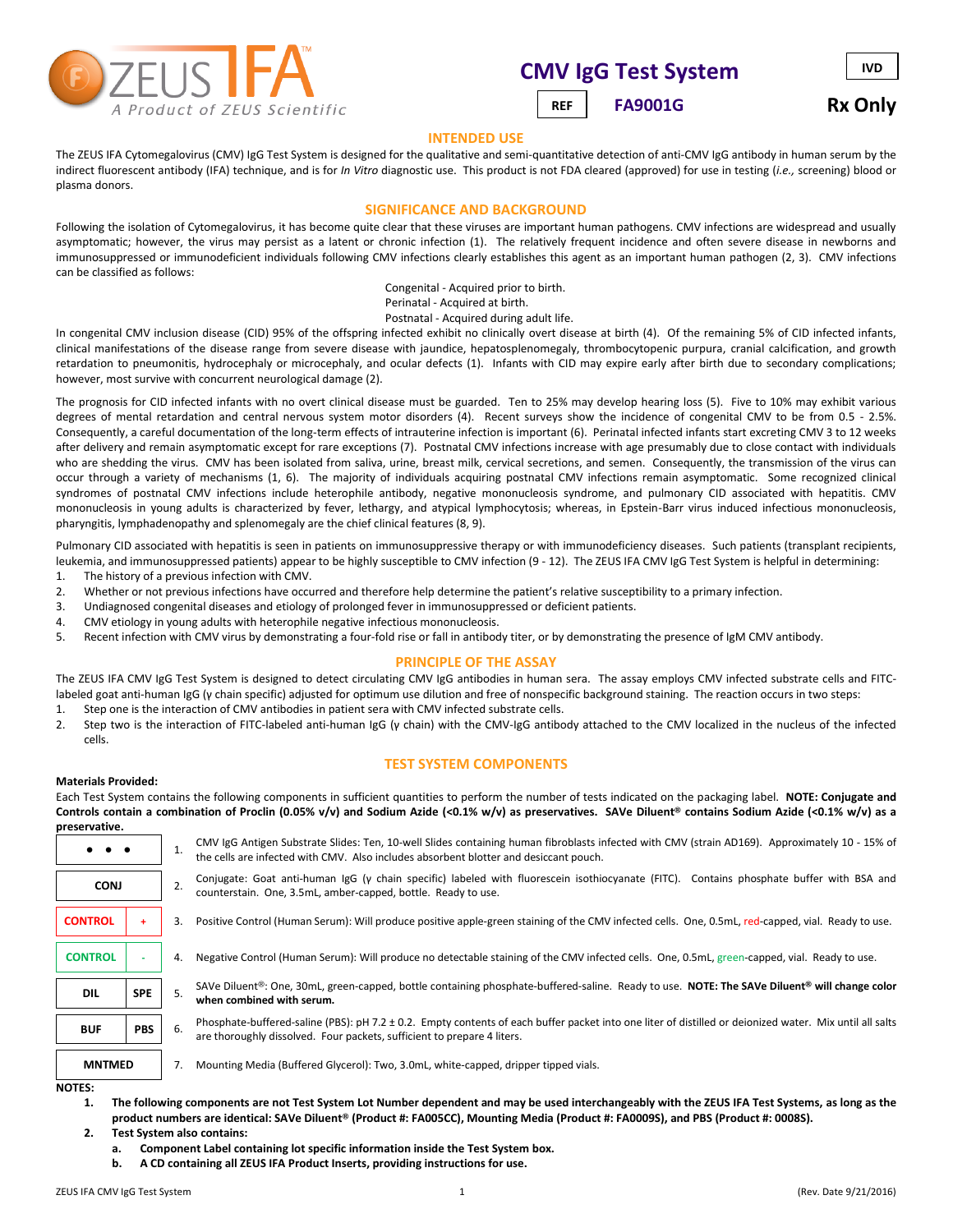### **PRECAUTIONS**

- 1. For *In Vitro* diagnostic use.
- 2. Follow normal precautions exercised in handling laboratory reagents. In case of contact with eyes, rinse immediately with plenty of water and seek medical advice. Wear suitable protective clothing, gloves, and eye/face protection. Do not breathe vapor. Dispose of waste observing all local, state, and federal laws.
- 3. The wells of the Slide do not contain viable organisms. However, consider the Slide **potentially bio-hazardous materials** and handle accordingly.
- 4. The Controls are **potentially bio-hazardous materials**. Source materials from which these products were derived were found negative for HIV-1 antigen, HBsAg and for antibodies against HCV and HIV by approved test methods. However, since no test method can offer complete assurance that infectious agents are absent, these products should be handled at the Bio-safety Level 2 as recommended for any potentially infectious human serum or blood specimen in the Centers for Disease Control/National Institutes of Health manual "Biosafety in Microbiological and Biomedical Laboratories": current edition; and OSHA's Standard for Bloodborne Pathogens (20).
- 5. Adherence to the specified time and temperature of incubations is essential for accurate results. **All reagents must be allowed to reach room temperature (20 - 25C) before starting the assay**. Return unused reagents to their original containers immediately and follow storage requirements.
- 6. Improper washing could cause false positive or false negative results. Be sure to minimize the amount of any residual PBS, by blotting, before adding Conjugate. Do not allow the wells to dry out between incubations.
- 7. The SAVe Diluent**®**, Conjugate, and Controls contain Sodium Azide at a concentration of <0.1% (w/v). Sodium Azide has been reported to form lead or copper azides in laboratory plumbing which may cause explosions on hammering. To prevent, rinse sink thoroughly with water after disposing of solution containing Sodium Azide. This preservative may by toxic if ingested.
- 8. Dilution or adulteration of these reagents may generate erroneous results.
- 9. Never pipette by mouth. Avoid contact of reagents and patient specimens with skin and mucous membranes.
- 10. Avoid microbial contamination of reagents. Incorrect results may occur.
- 11. Cross contamination of reagents and/or samples could cause erroneous results.
- 12. Reusable glassware must be washed and thoroughly rinsed free of all detergents.
- 13. Avoid splashing or generation of aerosols.
- 14. Do not expose reagents to strong light during storage or incubation.
- 15. Allowing the slide packet to equilibrate to room temperature prior to opening the protective envelope will protect the wells and blotter from condensation.
- 16. Collect the wash solution in a disposal basin. Treat the waste solution with disinfectant (i.e.:10% household bleach 0.5% Sodium Hypochlorite). Avoid exposure of reagents to bleach fumes.
- 17. Do not expose any of the reactive reagents to bleach-containing solutions or to any strong odors from bleach-containing solutions. Trace amounts of bleach (Sodium Hypochlorite) may destroy the biological activity of many of the reactive reagents within this Test System.
- 18. Do not apply pressure to slide envelope. This may damage the substrate.
- 19. The components of this Test System are matched for optimum sensitivity and reproducibility. Reagents from other manufacturers should not be interchanged. Follow Package Insert carefully.
- 20. Unopened/opened components are stable until the expiration date printed on the label, provided the recommended storage conditions are strictly followed. Do not use beyond the expiration date. Do not freeze.
- 21. Evans Blue Counterstain is a potential carcinogen. If skin contact occurs, flush with water. Dispose of according to local regulations.
- 22. Do not allow slides to dry during the procedure. Depending upon lab conditions, it may be necessary to place slides in a moist chamber during incubations.

#### **MATERIALS REQUIRED BUT NOT PROVIDED**

- 1. Small serological, Pasteur, capillary, or automatic pipettes.
- 2. Disposable pipette tips.
- 3. Small test tubes, 13 x 100mm or comparable.
- 4. Test tube racks.
- 5. Staining dish: A large staining dish with a small magnetic mixing set-up provides an ideal mechanism for washing Slides between incubation steps.
- 6. Cover slips, 24 x 60mm, thickness No. 1.
- 7. Distilled or deionized water.
- 8. Properly equipped fluorescence microscope.
- 9. 1 Liter Graduated Cylinder.
- 10. Laboratory timer to monitor incubation steps.
- 11. Disposal basin and disinfectant (i.e.: 10% household bleach 0.5% Sodium Hypochlorite).

The following filter systems, or their equivalent, have been found to be satisfactory for routine use with transmitted or incident light darkfield assemblies:

| <b>Transmitted Light</b>                |                       |                        |  |  |  |
|-----------------------------------------|-----------------------|------------------------|--|--|--|
| Light Source: Mercury Vapor 200W or 50W |                       |                        |  |  |  |
| <b>Excitation Filter</b>                | <b>Barrier Filter</b> | Red Suppression Filter |  |  |  |
| KP490                                   | K510 or K530          | <b>BG38</b>            |  |  |  |
| <b>BG12</b>                             | K510 or K530          | <b>BG38</b>            |  |  |  |
| <b>FITC</b>                             | K520                  | <b>BG38</b>            |  |  |  |
| Light Source: Tungsten - Halogen 100W   |                       |                        |  |  |  |
| KP490                                   | K510 or K530          | <b>BG38</b>            |  |  |  |
|                                         |                       |                        |  |  |  |

| <b>Incident Light</b>                         |                        |                       |                        |  |  |  |
|-----------------------------------------------|------------------------|-----------------------|------------------------|--|--|--|
| Light Source: Mercury Vapor 200, 100, 50 W    |                        |                       |                        |  |  |  |
| <b>Excitation Filter</b>                      | <b>Dichroic Mirror</b> | <b>Barrier Filter</b> | Red Suppression Filter |  |  |  |
| <b>KP500</b>                                  | TK510                  | K510 or K530          | <b>BG38</b>            |  |  |  |
| <b>FITC</b>                                   | TK510                  | K530                  | <b>BG38</b>            |  |  |  |
| Light Source: Tungsten - Halogen 50 and 100 W |                        |                       |                        |  |  |  |
| <b>KP500</b>                                  | <b>TK510</b>           | K510 or K530          | <b>BG38</b>            |  |  |  |
| <b>FITC</b>                                   | <b>TK510</b>           | K530                  | <b>BG38</b>            |  |  |  |

# **SPECIMEN COLLECTION**

1. ZEUS Scientific recommends that the user carry out specimen collection in accordance with CLSI document M29: Protection of Laboratory Workers from Occupationally Acquired Infectious Diseases. No known test method can offer complete assurance that human blood samples will not transmit infection. Therefore, all blood derivatives should be considered potentially infectious.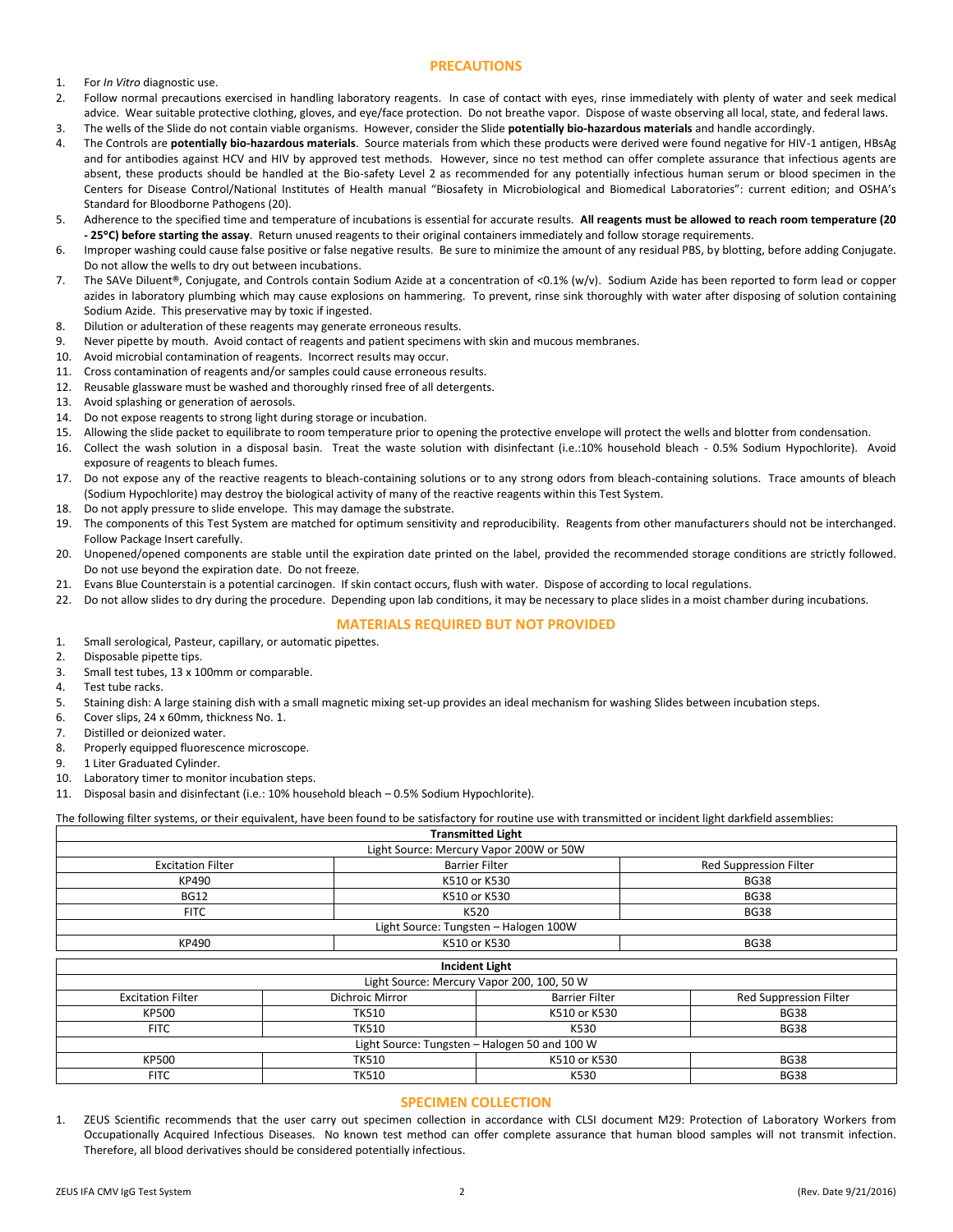- 2. Only freshly drawn and properly refrigerated sera obtained by approved aseptic venipuncture procedures with this assay (23, 25). No anticoagulants or preservatives should be added. Avoid using hemolyzed, lipemic, or bacterially contaminated sera.
- 3. Store sample at room temperature for no longer than 8 hours. If testing is not performed within 8 hours, sera may be stored between 2 8°C, for no longer than 48 hours. If delay in testing is anticipated, store test sera at -20°C or lower. Avoid multiple freeze/thaw cycles which may cause loss of antibody activity and give erroneous results. It is the responsibility of the individual laboratory to use all available references and/or its own studies to determine stability criteria for its laboratory (26).

#### **STORAGE CONDITIONS**

| <b>I⊢8°C</b>                 | Unopened Test System.                                                                          |
|------------------------------|------------------------------------------------------------------------------------------------|
|                              | Mounting Media, Conjugate, SAVe Diluent <sup>®</sup> , Slides, Positive and Negative Controls. |
| $2^{\circ}$ C $-$            | Rehydrated PBS (Stable for 30 days).                                                           |
| Il~25°C<br>$2^{\circ}$ C $-$ | Phosphate-buffered-saline (PBS) Packets.                                                       |

#### **ASSAY PROCEDURE**

- 1. Remove Slides from refrigerated storage and allow them to warm to room temperature (20 25°C). Tear open the protective envelope and remove Slides. **Do not apply pressure to flat sides of protective envelope.**
- 2. Identify each well with the appropriate patient sera and Controls. **NOTE: The Controls are intended to be used undiluted**. Prepare a 1:16 dilution (e.g.: 10µL of serum + 150µL of SAVe Diluent® or PBS) of each patient serum. **The SAVe Diluent® will undergo a color change confirming that the specimen has been combined with the Diluent.**

#### **Dilution Options:**

- a. As an option, users may prepare initial sample dilutions using PBS, or Zorba-NS (Zorba-NS is available separately. Order Product Number FA025 2, 30mL bottles).
- b. Users may titrate the Positive Control to endpoint to serve as a semi-quantitative (1+ Minimally Reactive) Control. In such cases, the Control should be diluted two-fold in SAVe Diluent**®** or PBS. When evaluated by ZEUS Scientific, an endpoint dilution is established and printed on the Positive Control vial (± one dilution). It should be noted that due to variations within the laboratory (equipment, etc.), each laboratory should establish its own expected endpoint titer for each lot of Positive Control.
- c. When titrating patient specimens, initial dilutions should be prepared in SAVe Diluent**®,** PBS, or Zorba-NS (Zorba-NS is available separately. Order Product Number FA025 – 2, 30mL bottles).or Zorba-NS and all subsequent dilutions should be prepared in SAVe Diluent**®** or PBS only. Titrations should not be prepared in Zorba-NS.
- 3. With suitable dispenser (listed above), dispense 20µL of each Control and each diluted patient sera in the appropriate wells.
- 4. Incubate Slides at room temperature (20 25°C) for 30 minutes.
- 5. Gently rinse Slides with PBS. **Do not direct a stream of PBS into the test wells.**
- 6. Wash slides for two, 5 minute intervals, changing PBS between washes.
- 7. Remove Slides from PBS one at a time. Invert Slide and key wells to holes in blotters provided. Blot Slide by wiping the reverse side with an absorbent wipe. CAUTION: Position the blotter and Slide on a hard, flat surface. Blotting on paper towels may destroy the Slide matrix. **Do not allow the Slides to dry during the test procedure**.
- 8. Add 20µL of Conjugate to each well.
- 9. Repeat steps 4 through 7.

10. Apply 3 - 5 drops of Mounting Media to each Slide (between the wells) and coverslip. Examine Slides immediately with an appropriate fluorescence microscope. **NOTE: If delay in examining Slides is anticipated, seal coverslip with clear nail polish and store in refrigerator. It is recommended that Slides be examined on the same day as testing.**

# **QUALITY CONTROL**

- 1. Every time the assay is run, a Positive Control, a Negative Control and a Buffer Control must be included.
- 2. It is recommended that one read the Positive and Negative Controls before evaluating test results. This will assist in establishing the references required to interpret the test sample. If Controls do not appear as described, results are invalid.
	- Negative Control characterized by the absence of intra-nuclear fluorescence and a red, or dull green, background staining of all cells due to Evans Blue. Use the reaction of the Negative Control serum as a guide for interpretation of patient results.
	- b. Positive Control characterized by apple-green fluorescent staining of inclusion bodies in the nucleus of infected cells which comprise 10-15% of the total cell sheet. The remainder of the cells should appear as red counter-stained cells with no fluorescence. Fluorescent staining of the nuclei off all the cells indicate the presence of antinuclear antibodies.
- 3. Additional Controls may be tested according to guidelines or requirements of local, state, and/or federal regulations or accrediting organizations.

**NOTE: The intensity of the observed fluorescence may vary with the microscope and filter system used.**

#### **INTERPRETATION OF RESULTS**

A CMV reaction is positive when brightly fluorescent inclusion bodies are observed in the nucleus of infected cells. Uninfected cells appear a reddish-orange in color with no intra-nuclear inclusion staining. The endpoint titer is the highest dilution of patient sera showing 1+ to 2+ fluorescence. Absence of specific staining of CMV nuclear inclusions denotes a negative reaction.

#### **Interpretation**

| Titer                      | <b>Clinical Significance</b>                                                                                                                                                                                                                                                                                                                                                                                                          |  |  |  |
|----------------------------|---------------------------------------------------------------------------------------------------------------------------------------------------------------------------------------------------------------------------------------------------------------------------------------------------------------------------------------------------------------------------------------------------------------------------------------|--|--|--|
| <1:16 (Negative)           | Non-Diagnostic                                                                                                                                                                                                                                                                                                                                                                                                                        |  |  |  |
| 1:16 or Greater (Positive) | Considered positive for CMV antibody. Since a high percentage (80%) of the population over 35 years of age is seropositive, the<br>interpretation of a single bleeding may be difficult. A four-fold rise or fall in titer however is evidence of a recent infection. (1, 19,<br>20, and 22). Alternatively, if a recent primary infection is suspected, specimens should be evaluated for anti-CMV IgM antibody<br>(13, 14, and 21). |  |  |  |

# **LIMITATIONS OF THE ASSAY**

- 1. A single serological antibody titer to CMV should not be used as the only criteria for diagnosis. The patients clinical data and laboratory test results should be carefully reviewed by a medical authority.
- 2. It is now established that human CMV induces an FclgG receptor in the cytoplasm of infected human fibroblasts. This FclgG receptor may result in a false positive reading because the anti-human IgG conjugate attaches to patient IgG attached to infected cell membrane Fc receptor sites. To circumvent this problem, restrict positive CMV reactions to intra-nuclear inclusion staining only (16). Receptors for IgM or IgA have not been observed by this technique (17).